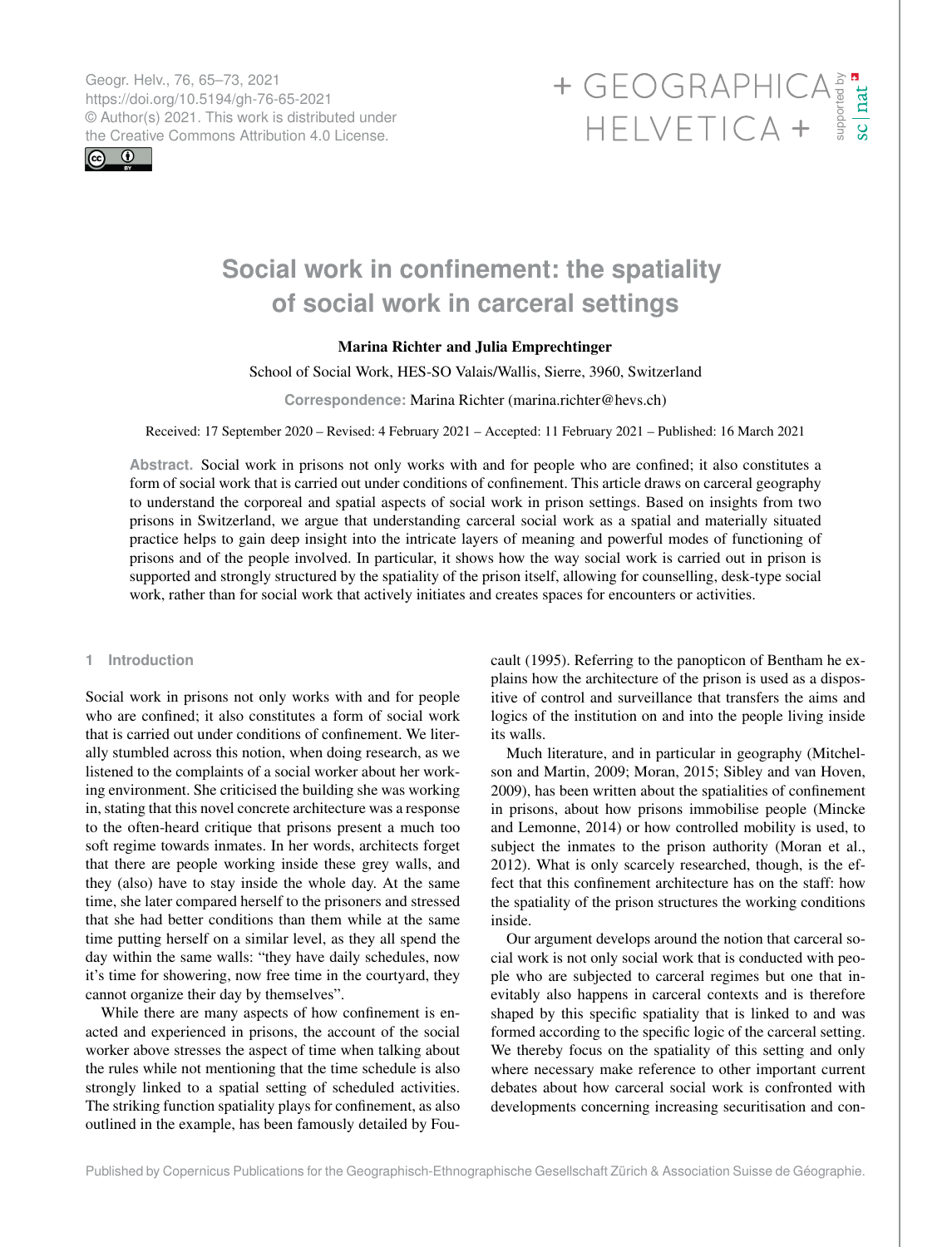trol (Garland, 2001), risk orientedness of the criminal justice system (Cummins, 2017), or the prevailing logic of administration and management (Bauwens and Roose, 2017). At the same time, these developments are also inscribed in the spatiality of the prison, as we will see in the course of the article.

The next section will give the necessary background to understand the position social work has in the criminal justice system. In particular, we will explore the literature on spatialities in social work settings and from this develop how spatiality is a useful analytical approach to explore conditions of confinement. We will explain the general setting of the project and give some background on our empirical approach and the data that constitute the basis for our analysis. We then use small scalar steps to develop an understanding of these spatialities of confinement: starting from spaces, and going on to bodies, and last to emotions and feelings, we analyse how carceral social work is shaped by these spatialities and at various levels.

#### **2 Carceral social work and its spatiality**

Social work has been linked to the field of criminal justice and the spaces of corrections since its early development. In the United States, the Hull House settlement, which was founded in 1889 in Chicago by Jane Addams, one of the early inspiring forerunners of social work, encouraged professional diagnostic work in juvenile justice at the end of the 19th century. The advocacy of Julia Lathrop, a Hull House member, led to the founding of the Juvenile Psychopathic Institute to diagnose offenders brought before the juvenile court. Therefore, the initiative of a Hull House member led to the introduction of social work and psychiatric knowledge in the criminal justice field (Brownell and Roberts, 2002). Since then, correctional or forensic social work has been an important element of the criminal justice system and its different spaces. Whether in courts, civil authorities, parole services or the correctional system itself, social workers have long played an important although shifting role. It remains a constant throughout this development that forensic social workers perform their professional duties in an ambiguous field (Maschi and Killian, 2011).

A development similar to that in the United States also occurred in Europe. For instance, in Germany in the early 20th century, the first institutions for children and young adults were founded, and Berlin opened its first juvenile prison (Borchert, 2016:33). The criminal justice system was criticised for providing poor conditions such as bad food and inadequate personnel, who often came from the military and received little education. Accordingly, changes were demanded for the system as a whole and for the youth sector in particular. The director of the juvenile prison that opened in 1912 in Wittlich (Rhineland Palatinate, Germany) based the prison's operation on pedagogic principles, which constituted a novelty at that time (Dörner, 1991:55). The personnel were trained in pedagogical work, and a new function was included amongst prison staff: the welfare provider (Fürsorger), who was responsible for preparing inmates to transition back into society. In addition, the new prison concept included elements of schooling and vocational training (Dörner, 1991:56).

Currently, carceral social work is accepted as a specialised field of social work and is defined, for instance by the US National Organization of Forensic Social Work (NOFSW), as "the application of social work to questions and issues relating to law and legal systems" (NOFSW, 2020). Therefore, just like the main profession of social work, carceral social work follows principles such as ethical codes, professional codes of practice or the principle of reflexivity (Healy, 2008; Becker-Lenz et al., 2013). In addition to the ethical debates in the social work profession in general, there are also specific ethical and professional discussions about the challenges carceral social work faces in particular and what its aims and principles are (Butters and Vaughan-Eden, 2011; Munson, 2011; Young, 2015). Classical social work divergences such as conflicting interests between clients and social workers or conflicting responsibilities of social workers are often accentuated in the carceral setting (Young, 2015).

Recent work about institutional settings of social work shows how the settings shape social work practice but also insists that social work is productive and produces space (Diebäcker and Reutlinger, 2018:5 ff.). The interlinkage between space and practice is for instance also debated with reference to the importance of corporeal co-presence in social work in contrast to electronically distant communication through current technology (Broadhurst and Mason, 2014). This echoes research in geography conducted about social work practice (Bondi and Fewell, 2003) and the practice of other professions that are situated in specific institutional settings such as nursing (Andrews and Shaw, 2008). In particular, when we look at street-work social work, it becomes apparent that social work also has a productive role in creating space. A recent study demonstrates critically how social work can become part of political initiatives to convert neighbourhoods into "clean-secure-social" (Dirks et al., 2016:123) areas. In establishing spaces for people who drink publicly, who take drugs or who are for some other reason not desired in the "new" public spaces, social work takes part in building a new spatial and social order (Dirks et al., 2016).

Analysing the spatiality of carceral social work therefore links the scarce literature on the spatiality of social work practice (for an example in the field of carceral social work see Maróthy, 2012) to the much more extended literature from carceral geography that points to a variety of dimensions of spatiality in the carceral setting. For instance, there are notions of the carceral as an immobilising power (Mincke and Lemonne, 2014; Philo, 2001) that controls bodies by fixing them in spaces, by counting them and confining them in certain spaces at certain times of the day, such as the cell dur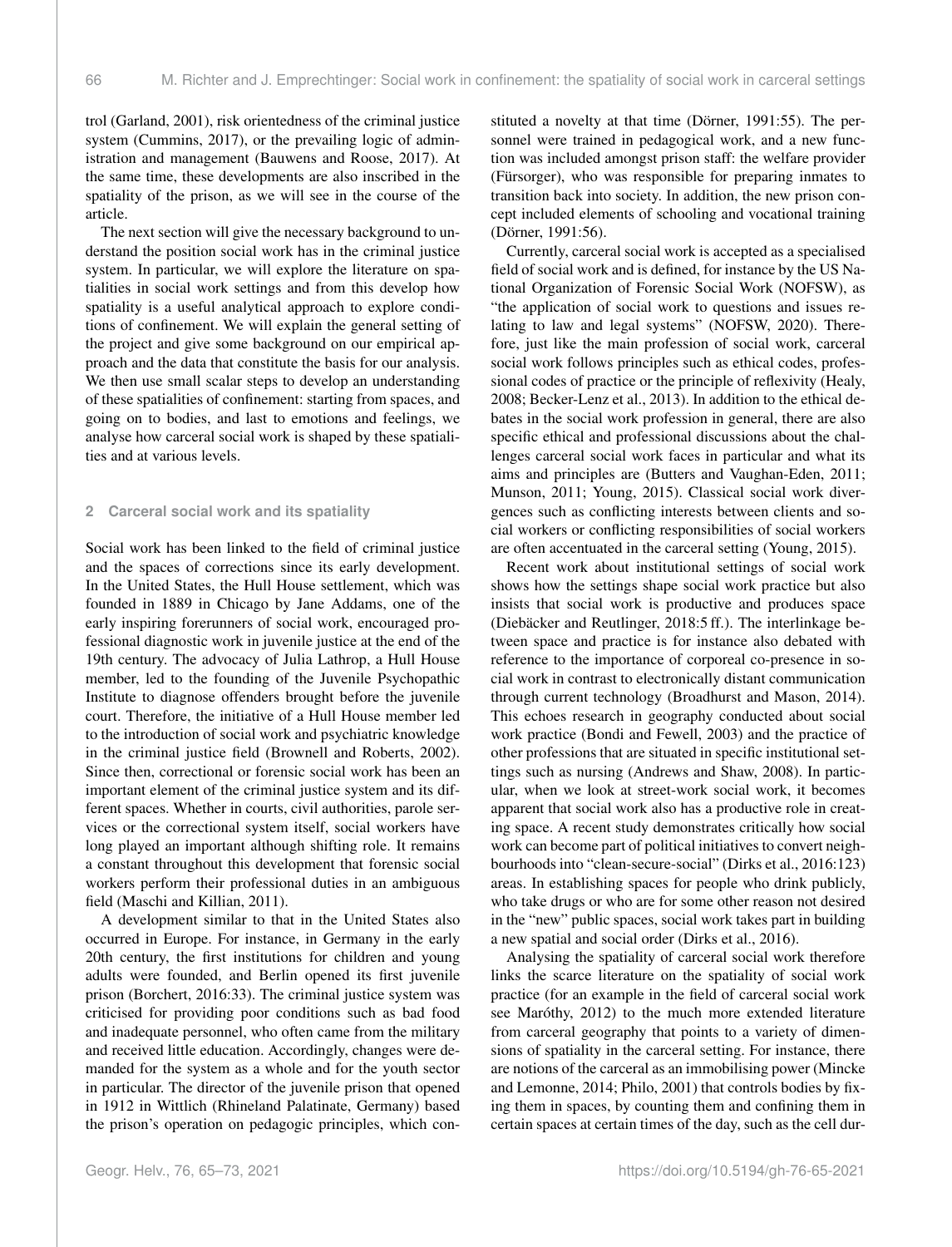ing cell hours and the courtyard during walking time. Others point to the power of mobility within the carceral system, such as in prisoner transports (Gill et al., 2018; Moran et al., 2012), where the transports are used as a way to demonstrate power over the prisoners and their bodies by keeping them in suspense during the time between leaving one prison and arriving in the next one, without knowing where they would be brought. Spatiality is thereby understood in multiple scales, from the prison with its walls, buildings and yards to the cell or the very body. In such spatialities, there are various ways of exerting power or challenging it by creating spaces of resistance (Dirsuweit, 1999).

The analysis of carceral social work practice draws from such studies on carceral spaces and understands space, on the one hand, as the material context – a materiality that cannot be overlooked in prison, one that is not limited to walls and fences but also affects the layout of rooms, floors and the possibilities of encounters therein – exactly those spaces where carceral social work practice takes place. At the same time, these spaces are also produced through particular practices, in the sense that social practices always create, alter or reinforce spaces and spatial order (Lefebvre, 1974; Massey, 2005). As spaces are products of social processes, they materialise and reproduce social structure and norms (Cresswell, 1996). The prison building is a materialised expression of social norms about who should be punished and confined and in what ways. Such materialised expressions are experienced, felt and resisted with and in the body (Simonsen, 2007).

#### **3 Empirical approach and project**

The analysis is based on a short exploratory project con-ducted in two Swiss prisons<sup>[1](#page-2-0)</sup>. The project aims at understanding social work practice in the carceral setting and focuses particularly on how the professional ethics and principles of social work can be maintained in a prison space. The close-up on carceral social work practice and its professionality showed multi-faceted practices of social work that depend on factors such as the history of the prison or the broader political tendencies and programmes on the criminal justice system (Emprechtinger and Richter, 2021). Increasingly, we became interested by the spatiality of this social work practice in these specific settings.

The initial example in the introduction points towards the immanent spatiality that transcended most of our research encounters. Entering a prison, even as a researcher, is a very physical and material act: in both prisons we had to leave most of our belongings outside in a locker and pass a body scanner; the massive doors, walls and fences mark the division between the outside world and the inside of the prison. At the same time, we rapidly observed that activities were not only scheduled in time but also took place in designated spaces.

This interest in the spatiality of carceral social work was certainly also fuelled by the methods employed: we started with shadowing social workers in the two prisons (four social workers in each prison, eight in total). The technique of shadowing is a type of observation that consists of following a person as a shadow. While the observer remains in principle a shadow, there are gaps, walks, pauses etc. where shorter or longer exchanges are possible between the social worker and those who followed (Czarniawska, 2012, 2014; McDonald and Simpson, 2014). The method is often used in organisational studies or institutional ethnographies (Gilliat-Ray, 2011), as it provides insights into everyday actions and interactions during the working hours of a person. These observations were complemented by interviews with all the shadowed social workers to deepen the insights from the "shadowings". In particular, the interviews also provided the opportunity to reflect together with the social workers on the interactions and activities we had observed during the "shadowings".

Part of what we saw during these "shadowings" was planned or prepared in the sense that we depended on the head of the social service or the organising social worker for organising and scheduling our stay. Also the social workers knew in advance that we were coming and in part prepared some explanations or had documentation on hand to introduce us to their work. At the same time, not everything is plannable, and the meetings with the prisoners were far from predictable. While we had informed the social workers via their supervisors beforehand and signed a non-disclosure agreement, the consent of the prisoners was gained in verbal form. When they entered the social worker's office, the social worker presented the researcher, explained our presence as observing the social worker, not the prisoner, and asked whether they agreed to our presence. In both prisons, prisoners have the right to visit the social service and can ask for a meeting. The choice of not selecting prisoners by ourselves but leaving the selection to the daily work schedules of the social workers available allowed for a certain range of prisoners and meeting types. That we did no "shadowing" during therapeutic settings was due to the shortness of the project and is planned for a later in-depth study.

We were able to conduct our research in two Swiss prisons that represent, for Switzerland, rather large spaces with 200 and more prisoners. Prisons in Switzerland range from 5 to almost 400 places and the average amounts 73 places per prison in 2019 (BfS, 2019a). Compared to countries like the UK or the USA, Switzerland has a rather low incarceration rate, 50 per 100 000 inhabitants in 2019 (BfS, 2019b). The institutions for incarceration are organised according to the principle of progression. This means that prisoners, in particular those with longer sentences, enter closed settings and progress step by step to more open settings to prepare them for release. Shorter sentences are in general spent in

<span id="page-2-0"></span><sup>&</sup>lt;sup>1</sup>The project "Social Work in Closed Settings" was funded by the University of Applied Sciences Western Switzerland (HES-SO) and was conducted by Julia Emprechtinger and Marina Richter.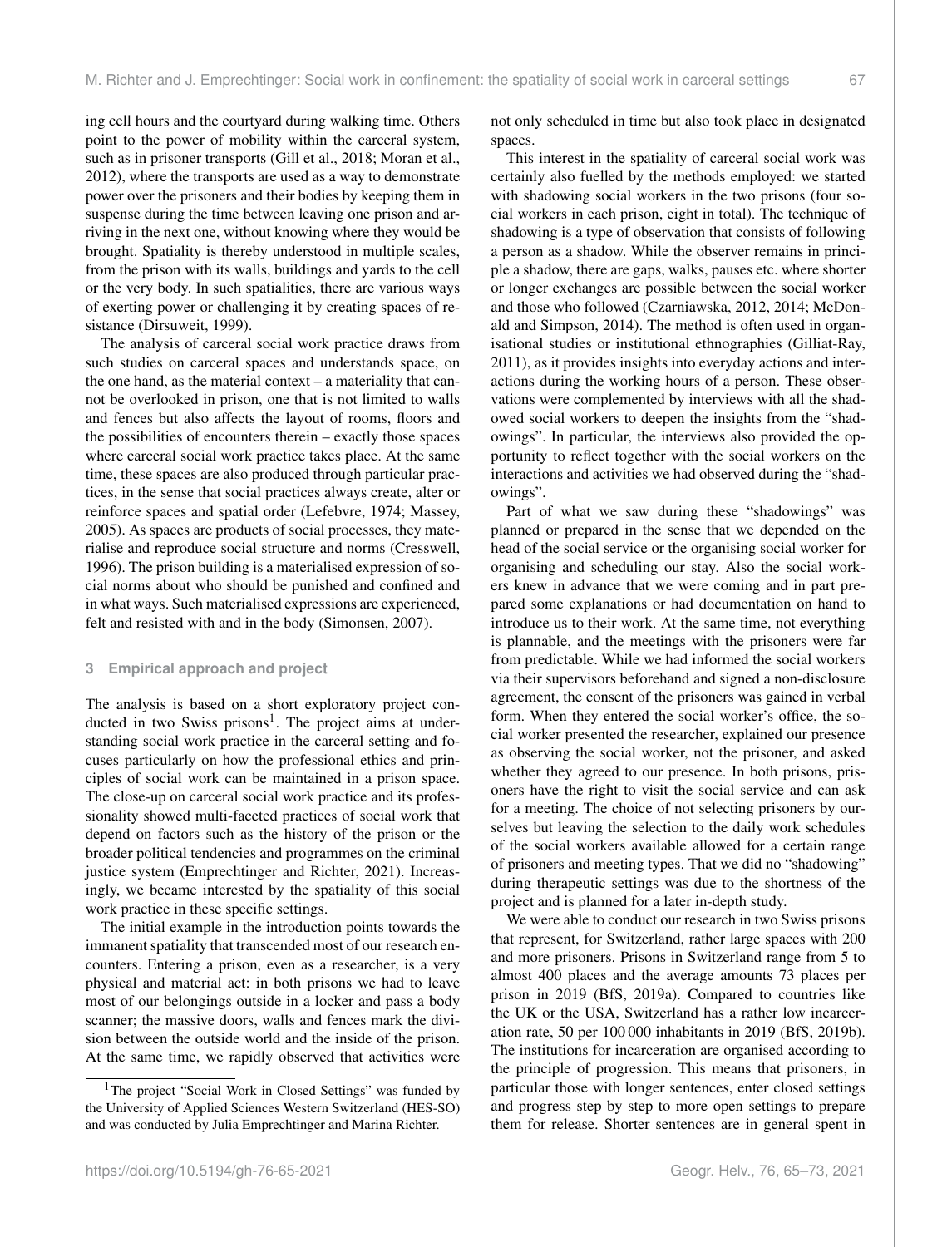open settings, where prisoners work for instance on the open fields. In the last years, risk orientedness has become a major element in the logic of the Swiss criminal justice system. While it is implemented differently in the various cantons, nevertheless the focus lies on reducing risk of recidivism and implies a special focus on prisoners who have been convicted because of severe crimes and who are supposed to have a high rate of recidivism. While forensic psychiatric is the driving profession in this development, social work has been assigned central tasks in this changed logic. The position and role of social work in the prisons varies. In German-speaking cantons the head of the social service is often also the vicedirector. The role also depends on the type of prison: while in pretrial units social work is reduced to a minimum, it constitutes one of the primary professions in institutions for young people.

Both studied prisons offer places for general sanctions, high-security sections, pre-trial areas as well as space for people with therapeutic measures. They are situated in different cantons in the German-speaking part of Switzerland, which allows for a certain variety regarding the legal and historical context, as the execution of sanctions depends on the cantonal legislation and politics.

#### **4 Confinement 1: space and professional practice**

Institutional spaces are often designated for certain functions they are meant to support. This is true for institutions in general (Philo, 2001), and prisons therefore are no exception. The panopticon by Bentham (Foucault, 1995) is a famous example how the institutional space of the prison is designed to support and even serve the function and aim of the institution to control. In more general terms, spaces, people and institutions are coupled in material and spatial terms (Diebäcker and Reutlinger, 2018:11). When social work takes place in an institution, this means that it takes place "somewhere", within a specific materiality and spatiality such as buildings, paths, walls, material artefacts. The spatiality of the prison is therefore designed to support and materialise the logic inscribed into the criminal justice system, a logic that ambivalently combines notions of custody and care: custody in the sense that it is meant to punish, control and provide security for society as well as the people within and care in the sense that it needs to take care of the people in custody. By restricting people's freedom, the institution has the obligation to care about their wellbeing (Marti et al., 2017). This first section focuses on the spatial context of the prison as the place where carceral social work practice is conducted or where this practice is confined to in order to become carceral social work.

During our observation, social workers we shadowed first took us to what we call their individual home base – their office space. It is a home base in several senses: there is all the material and instruments for working such as computer, telephone, files, books and other documentation; there are personal objects like cigarettes, family pictures, water bottle etc. It is space that the social workers have appropriated as their own within the prison. At the same time, it constitutes also a home base in the sense that social workers come back to it between meetings, visits and errands.

In most cases this office has a double function. Apart from representing a home base and a safe space, it is also used for meetings with prisoners. In general, prisoners are either called by social workers for meetings in the context of a rehabilitative training or as part of a programme or because the prisoner asked for a meeting via the prison communication system (usually small pieces of papers that are filled out by the prisoner and transmitted to staff). Apart from prison sections that are located too far away from the social workers' offices or where prisoners are not allowed to walk around by themselves, prisoners were called to come and meet the social workers in their office. The spatial organisation implies various notions. First, the prisoners leave other institutional settings of the prison to enter the institutional setting of the social service. Entering the social worker's office also points towards the power imbalance between prisoner and social worker, as the prisoner is called and dismissed by the social worker from this space. While this might not be directly intended, and put in place for practical reasons (as documents, computer, telephone are on hand), it implicitly mirrors the inherent and often discussed tensions within social work and its power imbalances, articulated in the dyad of controlling and helping (Bommes and Scherr, 2012; Emprechtinger and Richter, 2021).

Meetings with other professionals, prison administration or executive authorities and other authorities from outside the prison always take place in other spaces. These meeting spaces are located in neutral areas within the prison that are not attached to specific professions such as the office area of social work or the workshops where professionals supervise the prisoners' work. They are set up as rooms for meetings with large tables, perhaps a big screen for projections, and might have a piece of art for decoration but no personal objects. On the practical side, these rooms represent the ideal meeting space with respect to size and functionality. At the same time, they represent more than a practical institutional choice. They represent the institution and its professionality and therefore need an impersonal setting that underlines that decisions taken in these rooms about furlough, early release or other changes in the execution of the sanctions are meant to be objective and unbiased. Other meetings of the social work team take place in the areas attached to "their" part of the prison.

These different spaces define and structure how social work operates in prisons, and they are clearly designed for a certain type of social work, while other types of social work practice are inhibited by the spatial outline of offices and meeting places and by the ways in which they are used. For instance, one could imagine an approach where social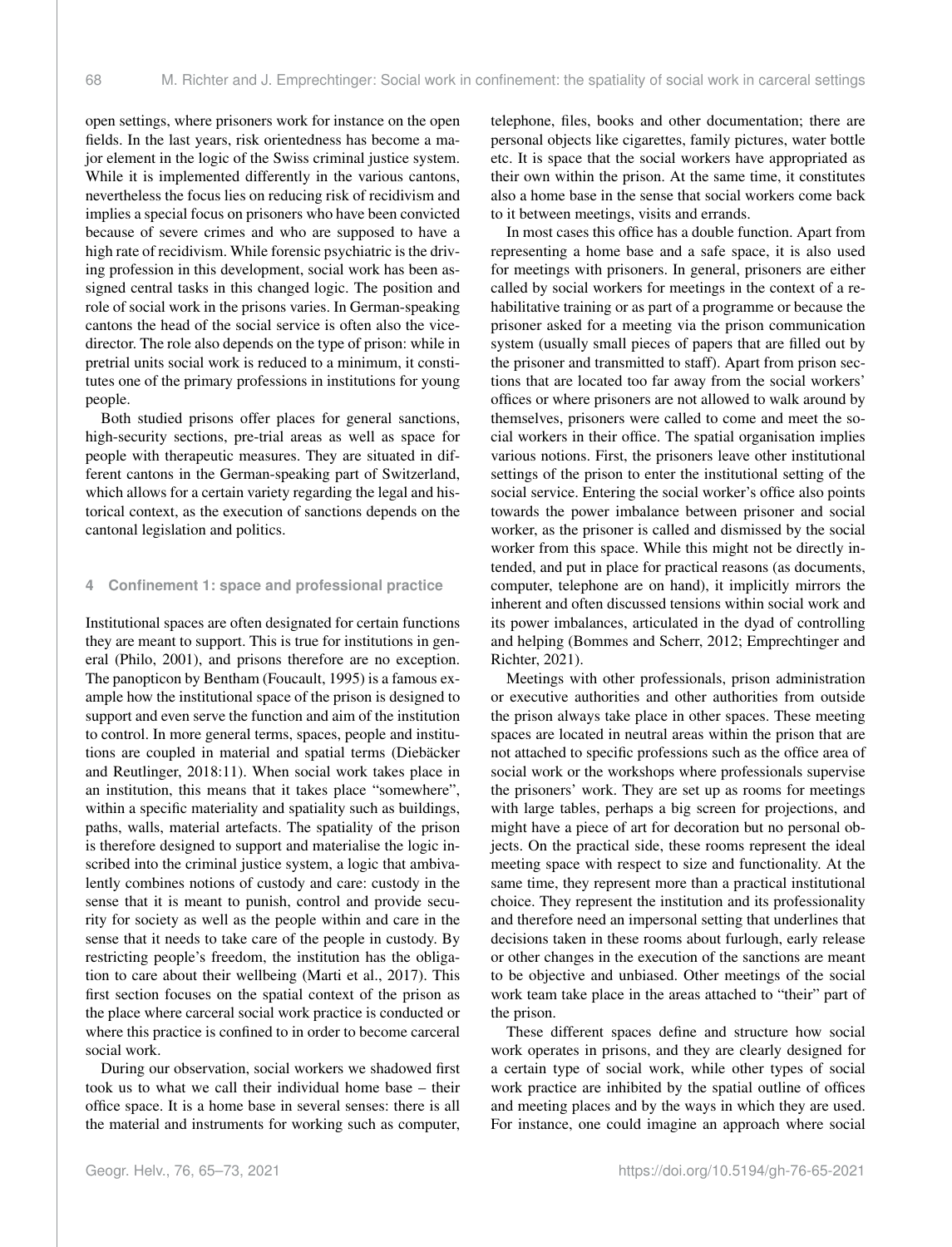workers initiate and organise activities and participate in everyday life such as in settings where groups of residents live together in a section as part of a more social pedagogical perspective. In the studied prisons, however, social workers take on the role of counsellors who sit at the desk and inform, help, evaluate and cooperate with other professionals.

Nevertheless, we also encountered examples of social workers who not only followed or used the spatial structure, but who also created spaces for new and different types of encounters. In both cases social workers initiated special projects to do with their practical work experience as part of their professional education. One consisted of a communal lunch, where prisoners ate lunch together at a table instead of sitting alone in their cells; another consisted of organising a Christmas celebration with prisoners: baking cookies, learning songs, reading *A Christmas Carol* and also having a dinner together, also including high-security prisoners without the usual handcuffs and shackles. Both initiatives were not institutionalised. Nevertheless they represent examples – albeit rare – of how social work is not entirely structured by spatiality but also has the power and the potential to change this spatiality and create new spaces for different kinds of encounters that challenge confinement not only of prisoners but also of social workers.

# **5 Confinement 2: spaces and the availability of bodies**

The spatiality of the prison also affects the intimate scale of the body. The body is a very contested space in prison: it is searched for drugs and other illicit objects when returning from visits or furlough, it is controlled and counted (Kantrowitz, 1996) when moving through the prison, and also its health is managed by a medical service that often is attached to the prison authority (Richter et al., 2019). Often the body also bears signs of the prison itself. It keeps the traces or the marks of being or having been a prisoner and signals the stigma by exposing missing teeth (e.g. Williams, 2007), tattoos or other signs of prison life including bad health conditions. At the same time, the body also constitutes a space of resistance. Early accounts such as the work by Dirsuweit (1999) show how in a South African women's prison, corporeal practices such as hanging blankets are used to create personal spaces of privacy within the spaces of control.

In such "total" institutions (Goffman, 1961), in prisons just as in nursing homes or psychiatric wards, the bodies of the detainees have a characteristic that distinguishes them from the bodies of other clients in different social work contexts: their availability. As described above, the prisoners are called by the social workers, when the social workers have time and are ready to see a prisoner and discuss their questions or concerns. Regular meetings are only scheduled for cases that are categorised as in need of a more intensive treatment because

of the severity of their offence and the risk of recidivism (for a more detailed discussion of social work and risk assessment see Emprechtinger and Richter, 2021; Bauwens and Roose, 2017). Prisoners can ask for an appointment with their social worker when they need support. However, it is the social worker who calls the prisoner when it is convenient for the social worker, and in all our shadowings we did not experience once that a prisoner did not show up. Nevertheless, the availability of bodies, as they are fixed in the space of the prison, is, at least in principle, not equaled with a general availability of the person, as a social worker pointed out:

The client does not have to come, he can refuse to come, when he is called. This does not have any disciplinary consequences. Our service is open to him, in contrast to other rules in the prison (social worker, interview, 12 December 2019).

The principle that social work constitutes an offer and not an obligation, however, remains more a principle than an actual option for prisoners. The availability of "bodies" was only discussed with other sections, such as the kitchen where the prisoner is working. Although the prisoners might not be obliged to follow the call of the social workers, they still have an interest in cooperating. Often the prisoners themselves have an inherent interest in a meeting and ask to meet the social workers because they have an issue they want to discuss or need support with. Even if this is not the case, though, they know that if they do not show up to a rehabilitative programme, this will generate a picture of someone who does not behave properly, even if it might not lead to disciplinary consequences directly. And when social workers give their judgement of the prisoners' behaviour for a report, this might affect them. The principle of social work as a free offer combined with the availability of bodies and the surveillance and judgement mode of the prison make carceral social work a "voluntary obligation". Social workers, therefore, exert soft power on the prisoners: on the one hand pointing to the voluntariness of their service while at the same time also counting on the institutional repercussions for not collaborating in programmes and rehabilitative work.

While we did not experience a prisoner not showing up when called, with no social worker mentioning such an example in the interviews either, the data nevertheless point towards another form of refusal: while bodies remain available in the prison space, this remains a mere material availability.

On the one hand, he comes to me to the meetings, on the other hand, I had to write a negative recommendation, as we could not work on the planned topics [relevant for offence treatment] (social worker, interview, 16 December 2019).

In particular, when prisoners are called in for regular meetings and are invited to "work" with the social worker and engage in a rather clinical setting of biographical work and other risk and offence treatment programmes, prisoners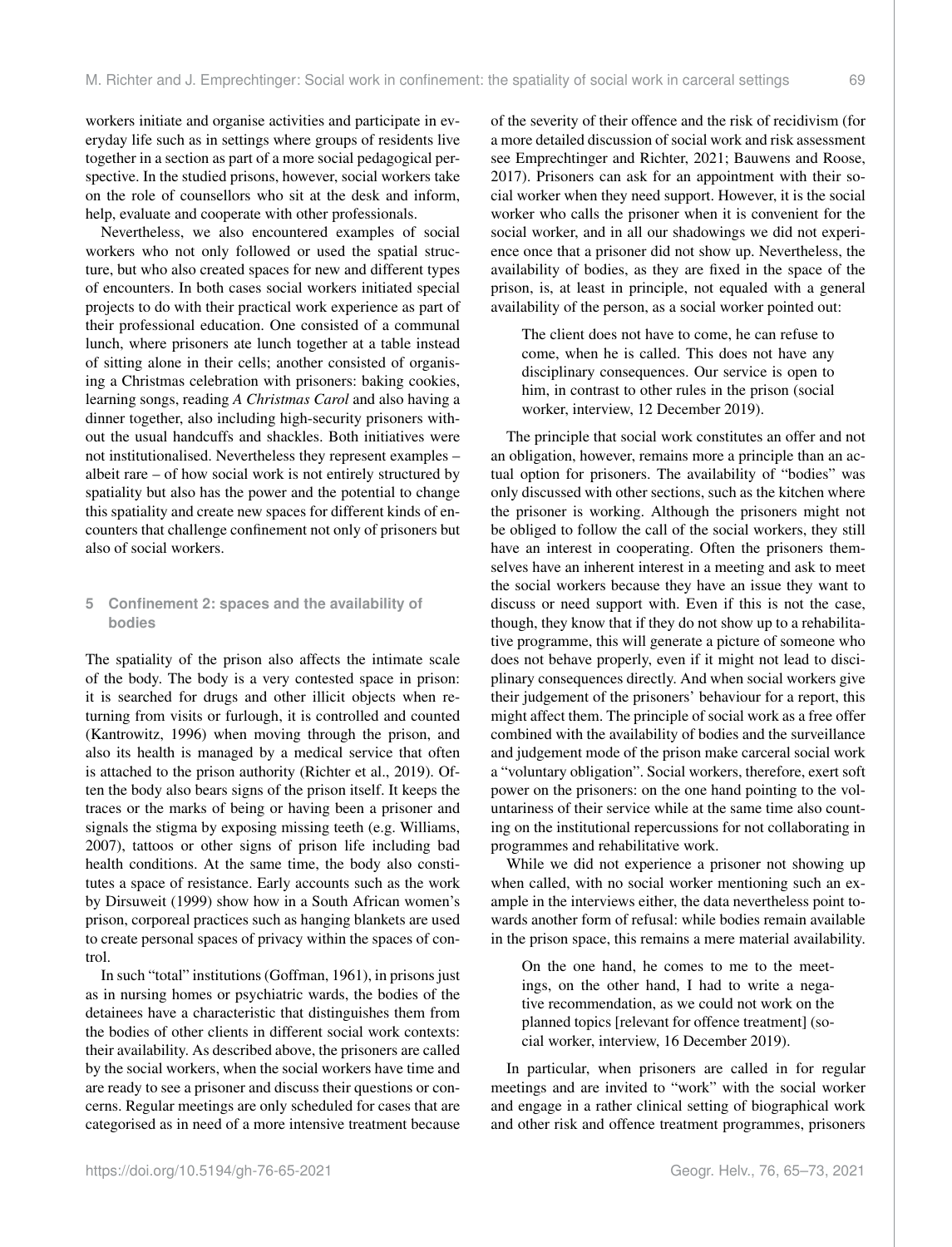sometimes choose not to collaborate and refuse to continue. Although they are physically present, they counter the aim of the meeting by not "working" or engaging in the sense that the social worker had planned. While their bodies are fixed in their materiality and follow the prison rules, their minds are not as easily controllable. But as the above quote shows, there are indeed consequences for not collaborating while being physically present. There may not be direct sanctions, but the behaviour is recorded and will appear in future reports and serve as a negative recommendation.

## **6 Confinement 3: the spatiality of emotions**

The geographies of prison life are not only material and corporeal but at its most intimate level also inherently emotional (Crewe et al., 2014) as prisoners, for instance, feel the loss of a loved one (Aday and Krabill, 2016) or other emotional distress. And there is a need for prisoners to find spaces where they can express their emotions, as showing emotions often is read as a sign of weakness, a form of opening one's intimate feelings to others, and giving an entry point for aggression and violence (Crewe, 2014). As even cells are often shared and can be inspected by prison staff at any time without the consent of the prisoners, there is little room for privacy. There is therefore a need for "emotion zones" (Crewe et al., 2014:64) where prisoners feel safe enough to show what really moves them emotionally. As these emotion zones are rare, managing emotions resembles walking a tightrope (Greer, 2002).

The fact that prisoners are in need, emotionally, was a topic that was raised in the interviews we conducted. Social workers explained that some prisoners needed someone to share their emotions with but also someone to listen to them, support them with their mere presence:

Other [prisoners] are very much in need, emotionally. With one prisoner, for instance, if I just pull the paper and pen towards me to get up, then I see how he thinks of a next question, to keep me longer with him. This person is very much in need and this is also part of our work (social worker, interview, 14 January 2020).

Prisoners articulate their emotional needs differently. While in the previous example the prisoner rather asks questions to keep the social worker with him, the prisoner in the following example uses the strategy of talking to "discharge" all his accumulated emotions as in the following shadowing sequence:

She tries to understand what he means by propaganda. The prisoner does not speak in an aggressive tone, but with time he gets louder and louder. ... In total, I guess, he stayed there for 45 min. When he has left, P. [the social worker] tells me that this was not a typical social work conversation.

But she lets people speak, it is important for them. In the landing they are always under pressure to prove themselves, here [at the social worker's office] they can also discharge and talk freely (shadowing, 15 November 2019).

It therefore seems that carceral social work also explicitly provides space for emotions. The question is how this space is created in a setting, such as the prison, where showing emotions is usually equaled with showing weakness. The office of the social worker and the co-presence of both the social worker and the prisoner help to create a very specific space: a space that is marked by a prolonged bodily proximity of two people who usually are on different sides in the system while also effectively excluding other people such as prisoners or staff. In one prison social workers closed the door to their office and in the other they left the door ajar for protection because the concrete walls completely fenced off sound. The combination of these elements during a certain time creates a special space or an "intermediate zone" (Crewe et al., 2014:64) where emotions can have a place and where they are not judged but taken as personal expressions and where their articulation corresponds to a basic human need, which is recognised by professional social work.

The creation of these intermediate zones and temporary spaces of closeness is a material and bodily act. The proximity of the bodies creates a form of intimacy that is, as in the following example from a shadowing, often supported by other bodily expressions, such as smiling or leaning forward:

There is a moment, when the prisoner and the social worker do not talk anymore about problems and possible solutions. The prisoner talks about his work at the prison and how he likes it. He talks about having to pay for his debt and no one else being able to do this for him. The social worker leans forward and starts smiling at the prisoner. I am not quite sure to understand what the prisoner is talking about exactly and what it has to do with the problems discussed before and I am neither sure, the social worker understands the content. There seems to be a sudden proximity between them. Then the social worker leans back, breaks the moment and they discuss again the prisoners' problems (shadowing, 14 November 2019).

In a certain sense, we glimpse a moment of humanity or maybe just a moment of good and well-trained professional understanding while observing social work in prison. What the moment exactly meant for everyone present is difficult to know, but it had clear markers of being a special moment different to the rest of the meeting. When the prisoner and the social worker stop talking about problems and concerns at stake and have an exchange that had nothing to do with the official reasons for this meeting, it is not "content" anymore that passes between them but emotions. The prisoner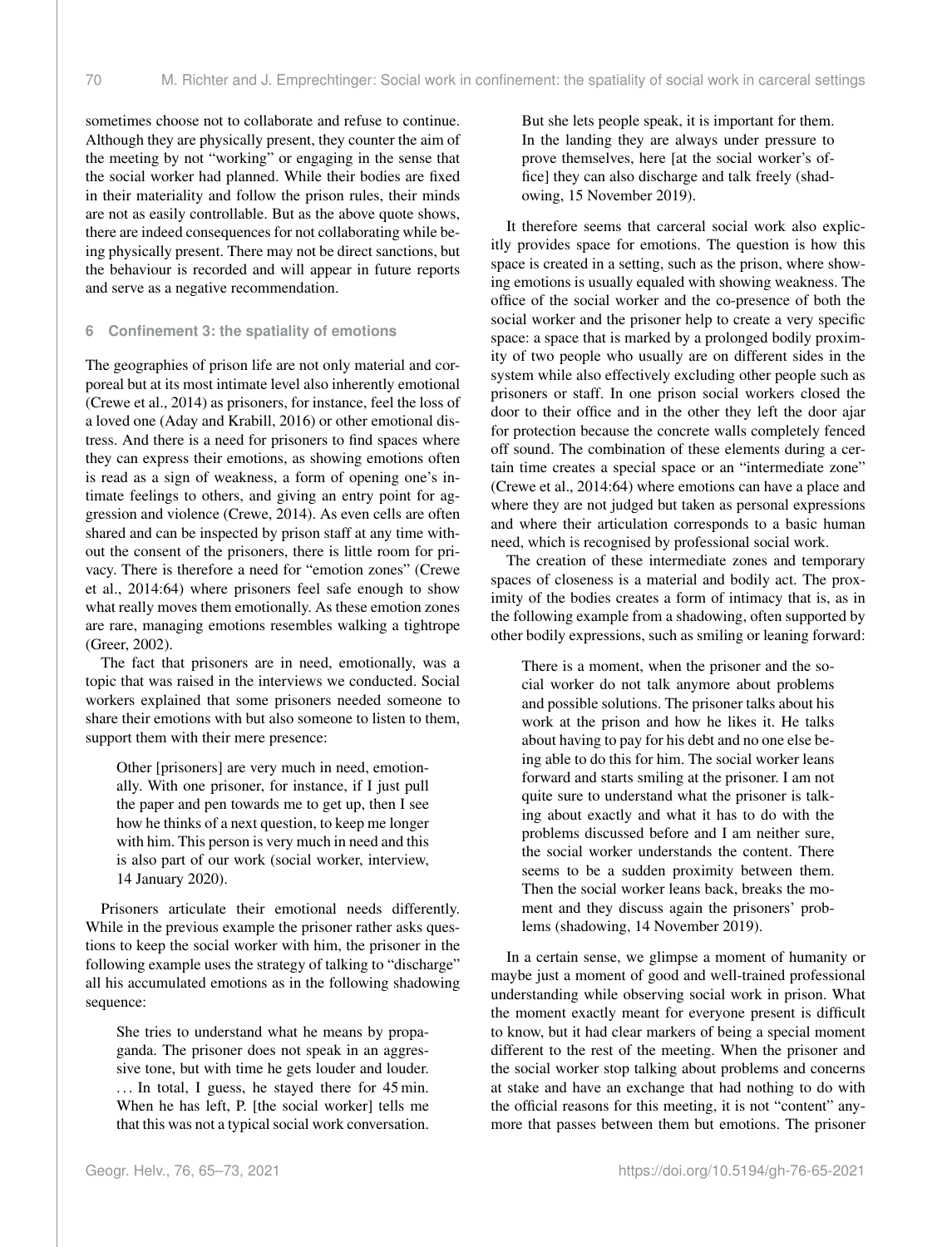expressing his feelings about his duty, his sense of delight regarding the work he was doing and the social worker responding to this feeling with a smile. Whether the smile is a reaction of the social worker to cover up that he cannot understand what the prisoner is saying or whether it is a sign of interest in the person remains unclear and stays in the moment. Again, this emotional moment is broken corporeally by the social worker leaning back and orienting the conversation back to the topics at stake.

#### **7 Conclusion**

What are the material conditions of carceral social work if we conceive it not only as social work for incarcerated people but rather as a social work practice carried out in conditions of confinement? With this initial question we changed the focus from analysing social work as a practice with clients to analysing its conditions depending on the institutional and material setting. Analysing the conditions of work in the carceral setting follows a tradition of carceral research that focuses on prison staff, their role, working practices and conditions (Crawley, 2004; Liebling et al., 2011). It aims at understanding what it means to work in a setting of coercion, restricted options, strictly defined procedures and with people who are subjected to the total institution of the prison.

Our analysis outlined the materiality of social work in confinement at three scalar levels: spaces, bodies and emotions. This provides insights, on the one hand, for social work practice and for its professional stance towards reflexivity. On the other hand, this also shows, on a more general level, how a focus on materiality serves as a way to understand the (social work) practice in subtle and nuanced ways.

First, on the level of carceral social work and its professional claims, we showed how the material condition of the prison provides the setting for social work that is aimed at counselling instead of initiating activities, encounters etc. The materiality and the spatial outline of the prison are thereby an expression of contextual factors such as the resources employed for social work and the tasks assigned to social workers. Nevertheless, the spatial setting not only serves these institutional intentions, but it also enforces them. An active engagement and much energy is needed to initiate alternative usages of carceral spaces. Social work as a profession that understands reflexivity as a pillar of its professional claim remains thereby hardly attentive to the spatial and material setting and to the conditions this setting imposes on carceral social work. While both social workers who told us about the initiative of creating a space of encounter inside a prison as part of their education as social workers spoke of it as an important experience, they did not use this experience to question the low level of reflexivity of their profession towards its usage of space in the prison setting.

Second, on the level of materiality of institutions, it became apparent that the materiality is used and inscribed with meanings in subtle, uneven and changing ways. The space of the social worker's office provided a space secluded from the prison's eyes and ears, where more private conversations became possible while at the same time representing the institution of the social service with its powerful role of writing reports. At the same time, it represents the realm and power space of the social workers. While it defines carceral social work as counselling work, it also allows for distance with the prison as an institution. The importance that such safe spaces or "intermediate zones" (Crewe et al., 2014:64) acquire in a total institution resembles discussions on spaces of education (Richter et al., 2011) that provide a space for humane relationships between the prisoners as students as well as between the prisoners and the teacher.

Third, the analysis of materiality needs to focus on different scales within the institution. We outlined the level of the spaces, such as the social workers' offices or the meeting rooms with other professionals, the level of the bodies of the prisoners and how they are made available by the total institution of the prison, and finally the level of the emotions that are materialised in the body and need safe spaces to be pronounced. These scales are linked in complex ways. While bodies might be available, prisoners can refuse to cooperate and counter bodily presence with non-cooperation and emotional distance. At the same time the proximity of the bodies in safe spaces such as the social worker's office allows for emotional work in "intermediate zones", where emotions can safely be shown.

Finally, to focus on materiality and the social practices within and with it means to focus on complexity, subtlety and shades instead of drawing a clear-cut black-and-white picture. This also means to focus on possibilities that open up, once one has been able to dig deeper past the apparent institutional focus on rules, security and sanction.

**Data availability.** Data are currently not publicly available as the project was of exploratory nature. Information about the data can be obtained through the corresponding author.

**Author contributions.** Both authors have equally contributed to data collection and analysis. MR holds, as PI, the responsibility for the project and is the lead author of the paper.

**Competing interests.** The authors declare that they have no conflict of interest.

**Acknowledgements.** The authors would like to thank the two institutions of the criminal justice system that agreed to open their doors for the research. In particular we thank the social workers who allowed us deep insights in their everyday work. We are also thankful to the two anonymous reviewers who helped to clarify the argument of the article.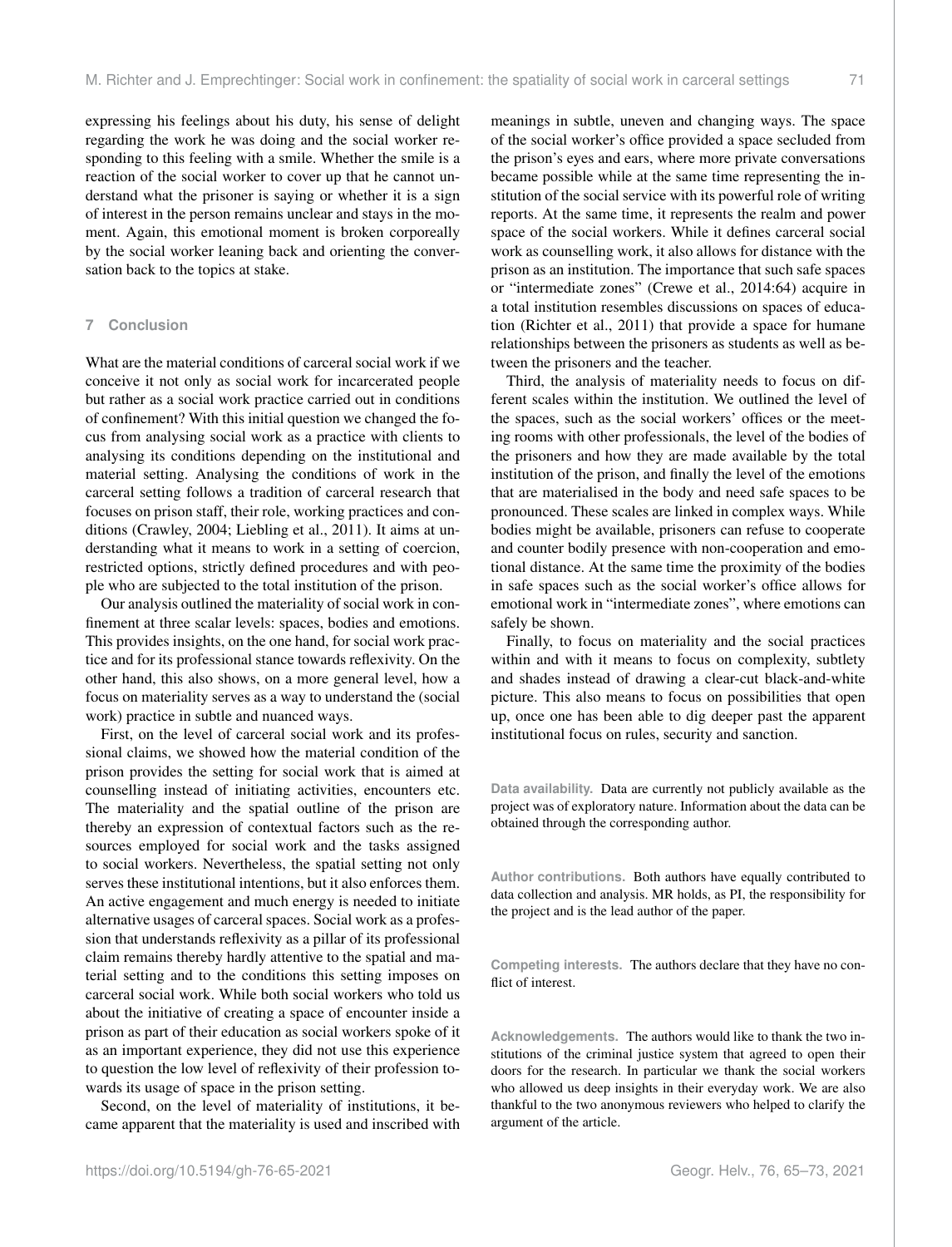**Financial support.** This research has been supported by the Haute école Spéialisée de Suisse Occidentale Valais/Wallis (Projet exploratoire).

**Review statement.** This paper was edited by Benedikt Korf and reviewed by two anonymous referees.

#### **References**

- Aday, R. H. and Krabill, J. J.: The silenced emotion: Older women and grief in prison, in: Handbook of social justice in loss and grief: Exploring diversity, equity, and inclusion, edited by: Harris, D. L. and Bordere, T. C., Routledge, Taylor & Francis Group, New York, 138–153, 2016.
- Andrews, G. J. and Shaw, D.: Clinical geography: nursing practice and the (re)making of institutional space, J. Nurs. Manage., 16, 463–473, https://doi.org[/10.1111/j.1365-2834.2008.00866.x,](https://doi.org/10.1111/j.1365-2834.2008.00866.x) 2008.
- Bauwens, A. and Roose, R.: What is social about criminal justice social work in Belgium, Eur. J. Social Work, 20, 640–650, 2017.
- Becker-Lenz, R., Busse, S., Ehlert, G., and Müller-Hermann, S. (Eds.): Professionalität in der sozialen Arbeit: Standpunkte, Kontroversen, Perspektiven, Springer VS, Wiesbaden, 2013.
- BfS Bundesamt für Statistik: Justizvollzugseinrichtungen, available at: [https://www.bfs.admin.ch/bfs/de/](https://www.bfs.admin.ch/bfs/de/home/statistiken/kriminalitaet-strafrecht/justizvollzug/justizvollzugseinrichtungen.html) [home/statistiken/kriminalitaet-strafrecht/justizvollzug/](https://www.bfs.admin.ch/bfs/de/home/statistiken/kriminalitaet-strafrecht/justizvollzug/justizvollzugseinrichtungen.html) [justizvollzugseinrichtungen.html](https://www.bfs.admin.ch/bfs/de/home/statistiken/kriminalitaet-strafrecht/justizvollzug/justizvollzugseinrichtungen.html) (last access: 12 May 2020), 2019a.
- BfS Bundesamt für Statistik: Anzahl Inhaftierungen und Inhaftierungsraten nach Nationalität, Geschlecht und Aufenthaltsstatus, available at: [https://www.bfs.admin.ch/bfsstatic/](https://www.bfs.admin.ch/bfsstatic/dam/assets/14817466/master) [dam/assets/14817466/master](https://www.bfs.admin.ch/bfsstatic/dam/assets/14817466/master) (last access: 3 February 2021), 2019b.
- Bommes, M. and Scherr, A.: Soziologie der Sozialen Arbeit: Eine Einführung in Formen und Funktionen organisierter Hilfe, Beltz Juventa, Weinheim, München, 2012.
- Bondi, L. and Fewell, J.: 'Unlocking the cage door': The spatiality of counselling, Social Cult.Geogr., 4, 527–547, https://doi.org[/10.1080/1464936032000137948,](https://doi.org/10.1080/1464936032000137948) 2003.
- Borchert, J.: Pädagogik im Strafvollzug: Grundlagen und reformpädagogische Impulse, Beltz Juventa, Weinheim, Basel, 2016.
- Broadhurst, K. and Mason, C.: Social work beyond VDU: Foregrounding co-presence in situated practice – Why face-to-face practice matters, Brit. J. Social Work, 44, 578–595, 2014.
- Brownell, P. and Roberts, A. R.: A century of social work in criminal justice and correctional settings, J. Offend. Rehabil., 35, 1– 17, https://doi.org[/10.1300/J076v35n02\\_01,](https://doi.org/10.1300/J076v35n02_01) 2002.
- Butters, R. P. and Vaughan-Eden, V.: The Ethics of Practicing Forensic Social Work, J. Forens. Social Work, 1, 61–72, https://doi.org[/10.1080/1936928X.2011.541202,](https://doi.org/10.1080/1936928X.2011.541202) 2011.
- Crawley, E.: Doing Prison Work: The Public and Private Lives of Prison Officers, Willan, Cullompton, Devon, 2004.
- Cresswell, T.: In place/out of place: Geography, ideology, and transgression, University of Minnesota Press, Minneapolis, 1996.
- Crewe, B.: Not looking hard enough: Masculinity, emotion, and prison research, Qual. Inquiry, 20, 426–437, https://doi.org[/10.1177/1077800413515829,](https://doi.org/10.1177/1077800413515829) 2014.
- Crewe, B., Warr, J., Bennett, P., and Smith, A.: The emotional geography of prison life, Theor. Criminol., 18, 56–74, https://doi.org[/10.1177/1362480613497778,](https://doi.org/10.1177/1362480613497778) 2014.
- Cummins, I.: Social work and the penal state, Euor. J. Social Work, 20, 54–63, https://doi.org[/10.1080/13691457.2016.1206850,](https://doi.org/10.1080/13691457.2016.1206850) 2017.
- Czarniawska, B.: Organization theory meets anthropology: A story of an encounter, J. Business Anthropol., 1, 118–140, https://doi.org[/10.22439/jba.v1i1.3549,](https://doi.org/10.22439/jba.v1i1.3549) 2012.
- Czarniawska, B.: Why I think shadowing is the best field technique in management and organization studies, Qual. Res. Organiz. Manage., 9, 90–93, https://doi.org[/10.1108/QROM-02-](https://doi.org/10.1108/QROM-02-2014-1198) [2014-1198,](https://doi.org/10.1108/QROM-02-2014-1198) 2014.
- Diebäcker, M. and Reutlinger, C. (Eds.): Soziale Arbeit und institutionelle Räume: explorative Zugänge, Springer VS, Wiesbaden, 2018.
- Dirks, S., Kessl, F., Lippelt, M., and Wienand, C.: Urbane Raum(re)produktion – Soziale Arbeit macht Stadt, Westfälisches Dampfboot, Münster, 2016.
- Dirsuweit, T.: Carceral spaces in South Africa: A case study of institutional power, sexuality and transgression in a women's prison, Geoforum, 30, 71–83, https://doi.org[/10.1016/S0016-](https://doi.org/10.1016/S0016-7185(98)00030-X) [7185\(98\)00030-X,](https://doi.org/10.1016/S0016-7185(98)00030-X) 1999.
- Dörner, C.: Erziehung durch Strafe: Die Geschichte des Jugendstrafvollzuges 1871–1945, Juventa, Weinheim, Müchen, 1991.
- Emprechtinger, J. and Richter, M.: Carceral social work and the risk security system: Insights from Swiss prisons, Social Work Soc., submitted, 2021.
- Foucault, M.: Discipline and punish. The birth of the prison, Vintage Books, New York, 1995.
- Garland, D.: The culture of control: Crime and social order in contemporary society, University of Chicago Press, Chicago, 2001.
- Gill, N., Conlon, D., Moran, D., and Burridge, A.: Carceral Circuitry: New Directions in Carceral Geography, Prog. Human Geogr., 42, 183–204, https://doi.org[/10.1177/0309132516671823,](https://doi.org/10.1177/0309132516671823) 2018.
- Gilliat-Ray, S., 'Being there': The experience of shadowing a British Muslim Hospital chaplain, Qual. Res., 11, 469–486, https://doi.org[/10.1177/1468794111413223,](https://doi.org/10.1177/1468794111413223) 2011.
- Goffman, E.: Asylums: Essays on the Social Situation of Mental Patients and Other Inmates, Anchor Books, Garden City NY, 1961.
- Greer, K.: Walking an Emotional Tightrope: Managing Emotions in a Women's Prison, Symbol. Interact., 25, 117–139, https://doi.org[/10.1525/si.2002.25.1.117,](https://doi.org/10.1525/si.2002.25.1.117) 2002.
- Healy, L. M.: Exploring the History of Social Work as a Human Rights Profession, Int. Social Work, 51, 735–748, https://doi.org[/10.1177/0020872808095247,](https://doi.org/10.1177/0020872808095247) 2008.
- Kantrowitz, N.: Close Control: Managing a Maximum Security Prison – The Story of Ragen's Stateville Penitentiary, Criminal Justice Press, New York, 1996.
- Lefebvre, H.: La production de l'espace, Anthropos, Paris, 1974.
- Liebling, A., Price, D., and Shefer, G.: The Prison Officer, Willan Pub., Abington, OX, 2011.
- Maróthy, J. (Ed.): Sozialräumliches Arbeiten in der Straffälligenhilfe, Lambertus Verlag, Freiburg, 2012.
- Marti, I., Hostettler, U., and Richter, M.: End of Life in High-Security Prisons in Switzerland: Overlapping and Blurring of "Care" and "Custody" as Institutional Logics, J. Correct. Health